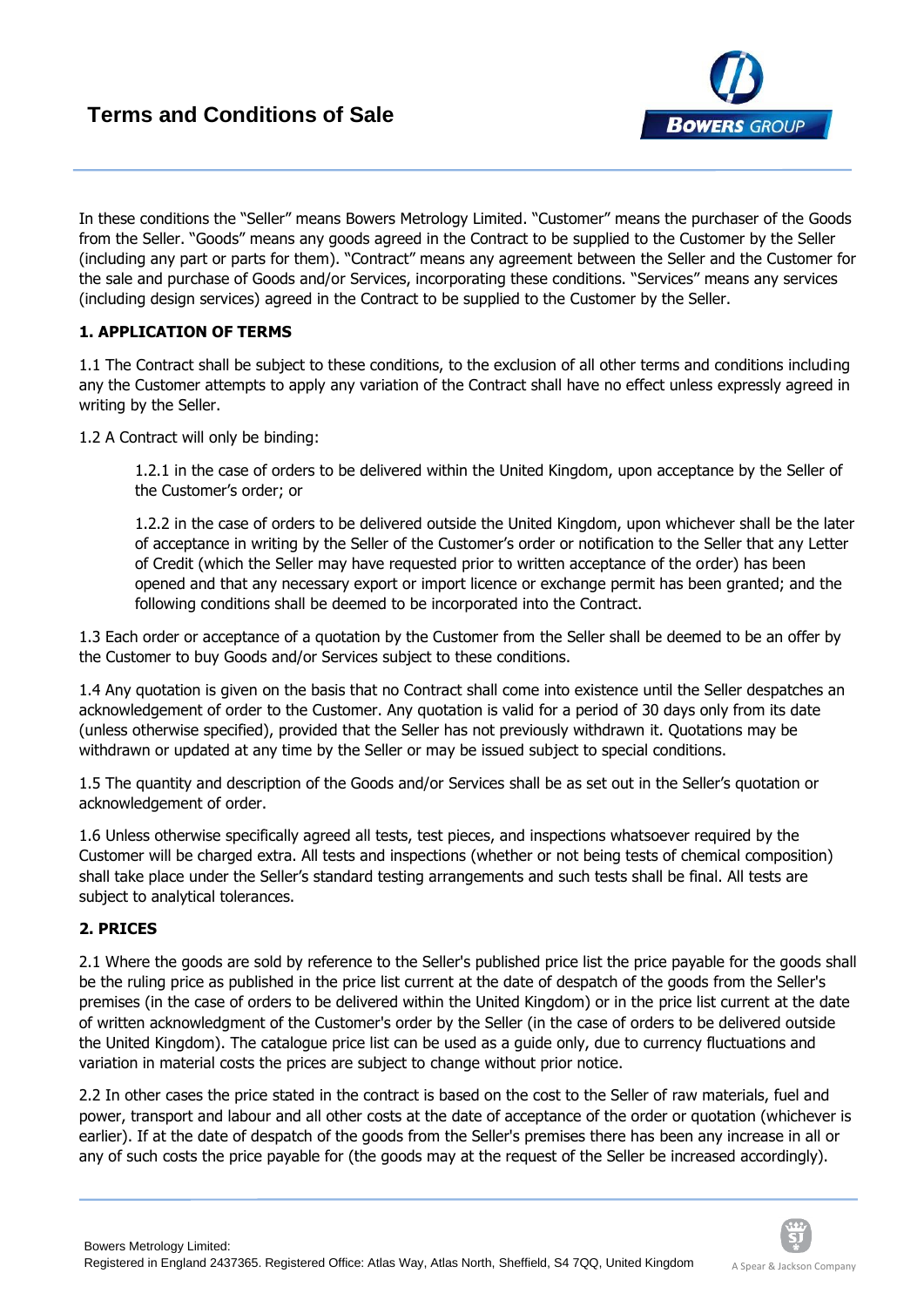

2.3 Where the price for the goods is varied in accordance with this condition the price as varied shall be binding on both parties and shall not give either party any option of cancellation.

2.4 Unless specifically agreed otherwise there shall be added to the price for the goods any value added tax and any other tax or duty relating to the manufacture, transportation, export, import sale or delivery of the goods (whether initially charged on or payable by the Seller to the Customer). The price for the goods does NOT include delivery unless otherwise agreed, in the case of orders from outside the United Kingdom the price is exworks incoterms. Where expedited delivery is required by the Customer, the extra cost for the expedition of the delivery shall be borne by the Customer and added to the price for the goods.

2.5 Quotations in a currency other than Sterling are based on the rate of exchange fixed by the Seller at the time of acknowledging in writing the Customer's order and unless otherwise stated the price may be subject to revision by the Seller up or down if any different rate of exchange is ruling at the date of invoice.

2.6 VAT: Added to all UK invoices at current rate, all listed prices are shown exclusive of VAT

## **3. MINIMUM ORDER & DELIVERY CHARGES**

3.1 There is a minimum order value of GBP 50.00 Nett.

3.2 Orders between GBP 50.00 and GBP 100.00, carriage charge of GBP 10.00. M&W & Baty Gauging orders over GBP 100.00 are Carriage Paid on a 2-3-day UPS service.

3.3 Bowers orders over GBP 500.00 are Carriage Paid, delivered on a 1-2-day UPS service to a UK Mainland address.

3.4 Bowers orders between GBP 50 and GBP 500.00 are GBP 10.00 delivered on a 1-2-day UPS service to a UK Mainland address. Orders Next Day before 1030 are GBP 30.00

3.5 Orders Next Day before 1200 are GBP 20.00. Additional charges apply to other locations (e.g., Northern Ireland, Isle of Man etc) and to certain products, and will be advised at point of quotation.

## **4. TERMS OF PAYMENT**

Bowers Metrology Limited:

4.1 Payment of the price is due in pounds sterling unless otherwise agreed.

4.2 Time for payment shall be of the essence.

4.3 No payment shall be deemed to have been received until the Seller has received cleared funds.

4.4 All payments payable to the Seller under all Contracts shall become due immediately on termination of any Contract despite any other provision.

4.5 The Customer shall make all payments due under the Contract in full without any deduction whether by way of set-off, counterclaim or discount unless the Customer has a valid court order requiring an amount equal to such deduction to be paid by the Seller to the Customer.

4.6 If a Termination Event occurs or the Customer fails to pay the Seller any sum due under the Contract, the Seller may suspend work and delivery on all goods and services and the Customer shall be liable to pay interest to the Seller on such sum from the due date for payment at the annual rate of 4% above the base lending rate from time to time of the Bank of England, accruing on a daily basis until payment is made, whether before or after any judgment. The Seller reserves the right to claim interest under the Late Payment of Commercial Debts (Interest) Act 1998.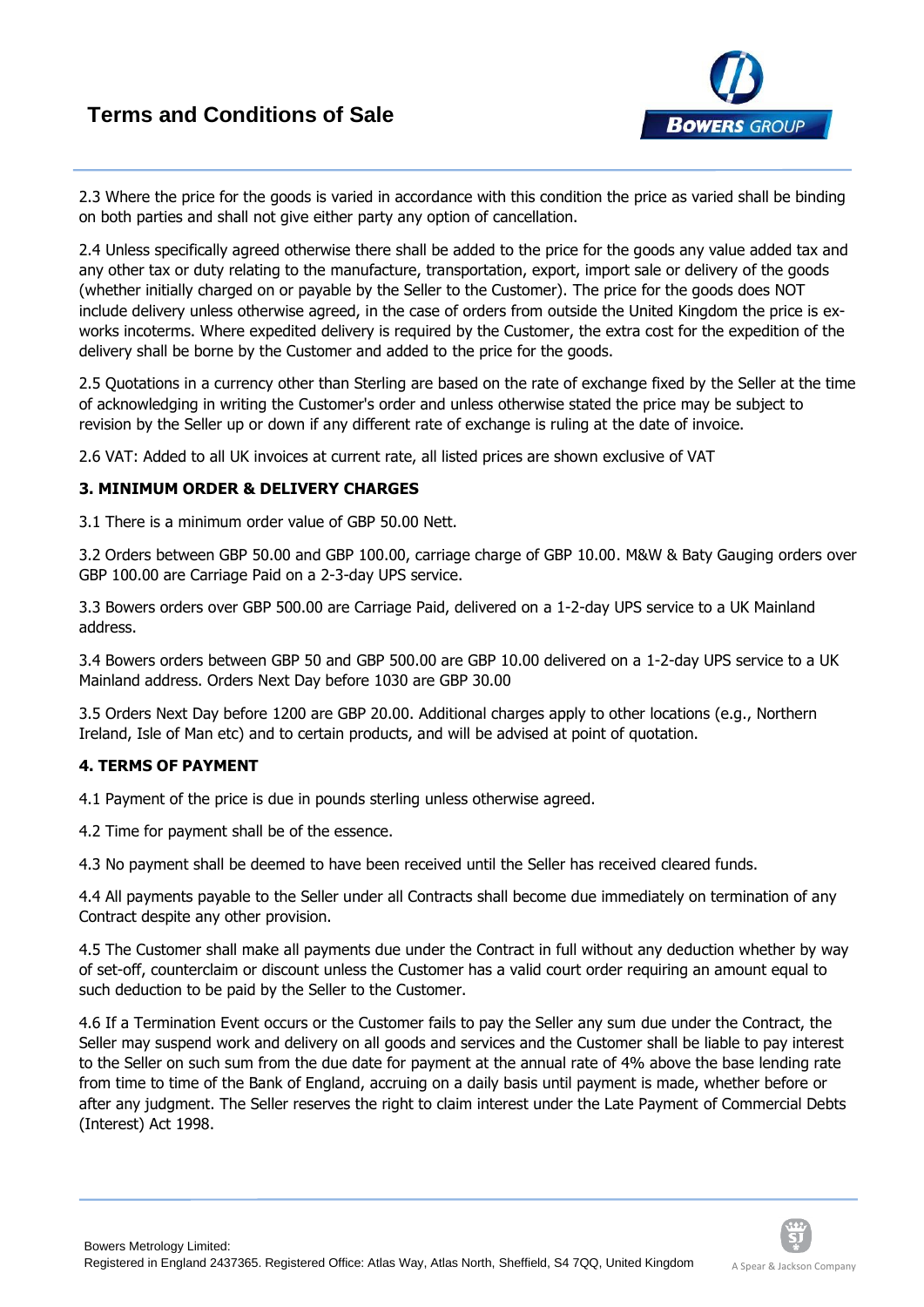# **Terms and Conditions of Sale**



4.7 Where Goods are to be delivered outside the United Kingdom, payment must be made against delivery of the Goods or shipping documents, Ex-works incoterms unless credit arrangements within the United Kingdom approved by the Seller have been made.

4.8 Subject to credit being approved, payment for Goods shall be made to the Seller within 30 days following the month of invoice. For projects where stage payments are agreed, payment for Goods shall be made to the Seller on the following terms:

4.8.1 30% of the price – on acceptance by the Seller of Customer's order;

4.8.2 60% of price – on delivery of equipment to Customer's site, or on notification by the Seller that it is ready to despatch the goods, whichever shall be the earlier.

4.8.3 10% of price – 30 days following installation and training of equipment.

4.8.4 If credit is not approved, payment must be received by Proforma invoice and fully paid prior to delivery. Terms are based on credit being offered following a credit check and or acceptance from our credit insurers.

## **5. RISK & TITLE TO GOODS**

5.1 The Goods are at the risk of the Customer from the time of delivery.

5.2 Ownership of the Goods shall not pass to the Customer until the Seller has received in full (in cash or cleared funds) all sums due to it in respect of:

5.2.1 the Goods; and

5.2.2 all other sums which are or which become due to the Seller from the Customer on any account.

5.3 Until ownership of the Goods has passed to the Customer, the Customer shall:

5.3.1 hold the Goods on a fiduciary basis as the Seller's bailee;

5.3.2 store the Goods (at no cost to the Seller) separately from all other goods of the Customer or any third party in such a way that they remain readily identifiable as the Seller's property;

5.3.3 not destroy, deface or obscure any identifying mark or packaging on or relating to the Goods; and

5.3.4 maintain the Goods in satisfactory condition and keep them insured on the Seller's behalf for their full price against all risks to the reasonable satisfaction of the Seller. On request the Customer shall produce the policy of insurance to the Seller.

5.4 The Customer's right to possession of the Goods shall terminate immediately if:

5.4.1 the Customer has a bankruptcy order made against him or makes an arrangement or composition with his creditors, or otherwise takes the benefit of any statutory provision for the time being in force for the relief of insolvent debtors, or (being a body corporate) convenes a meeting of creditors (whether formal or informal), or enters into liquidation (whether voluntary or compulsory) except a solvent voluntary liquidation for the purpose only of reconstruction or amalgamation, or has a receiver and/or manager, administrator or administrative receiver appointed of its undertaking or any part thereof, or documents are filed with the court for the appointment of an administrator of the Customer or notice of intention to appoint an administrator is given by the Customer or its directors or by a qualifying floating charge holder (as defined in paragraph 14 of Schedule B1 to the Insolvency Act 1986), or a resolution is passed or a petition presented to any court for the winding-up of the Customer or for the granting of an

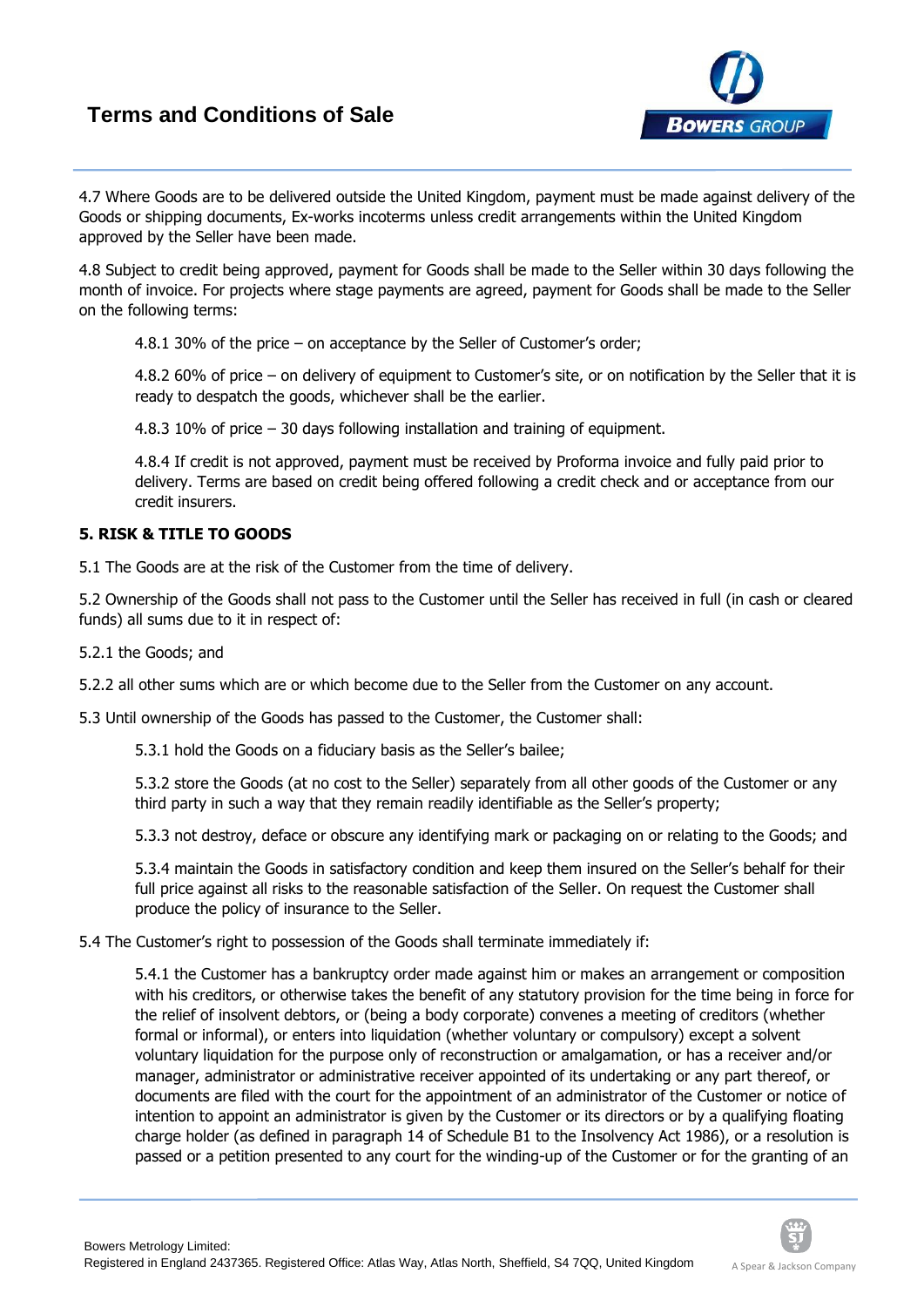

administration order in respect of the Customer, or any proceedings are commenced relating to the insolvency or possible insolvency of the Customer; or

5.4.2 the Customer suffers or allows any execution, whether legal or equitable, to be levied on his/its property or obtained against him/it, or fails to observe or perform any of his/its obligations under the Contract or any other contract between the Seller and the Customer, or is unable to pay its debts within the meaning of section 123 of the Insolvency Act 1986 or the Customer ceases to trade or the Seller reasonably believes that any of the above is likely to occur; or

5.4.3 the Customer encumbers or in any way charges any of the Goods, (together "Termination Events").

5.5 The Seller shall be entitled to recover payment for the Goods notwithstanding that ownership of any of the Goods has not passed from the Seller.

5.6 The Customer grants the Seller, its agents and employees an irrevocable licence at any time to enter any premises where the Goods are or may be stored in order to inspect them, or, where the Customer's right to possession has terminated, to recover them.

5.7 Where the Seller is unable to determine whether any Goods are the goods in respect of which the Customer's right to possession has terminated, the Customer shall be deemed to have sold all goods of the kind sold by the Seller to the Customer in the order in which they were invoiced to the Customer.

5.8 On termination of the Contract, however caused, the Seller's (but not the Customer's) rights contained in this condition 5.0 shall remain in effect.

# **6. WARRANTY/GUARANTEE: LIMIT OF RESPONSIBILITY**

6.1 Where the Seller is not the manufacturer of the Goods, the Seller shall endeavour to transfer to the Customer the benefit of any warranty or guarantee given to the Seller.

6.2 The Seller warrants that (subject to the other provisions of these conditions) on delivery and for a period of 12 months unless otherwise stated, the Goods shall:

6.2.1 be of satisfactory quality within the meaning of the Sale of Goods Act 1979; and

6.2.2 be reasonably fit for any particular purpose for which the Goods are being bought if the Customer had made known that purpose to the Seller in writing and the Seller has confirmed in writing that it is reasonable for the Customer to rely on the skill and judgement of the Seller.

6.3 The Seller warrants that the Services shall be provided with reasonable care and skill and, as far as reasonably possible, in accordance with any specification agreed in writing by the Seller.

6.4 The Customer shall not be liable for a breach of any of the warranties in condition 6.2 unless:

6.4.1 The Customer gives written notice of the defect to the Seller, and, if the defect is as a result of damage in transit to the carrier, within [2] days of the time when the Customer discovers or ought to have discovered the defect; and

6.4.2 The Seller is given a reasonable opportunity after receiving the notice of examining such Goods and the Customer (if asked to do so by the Seller) returns such Goods to the Seller's place of business for the examination to take place there.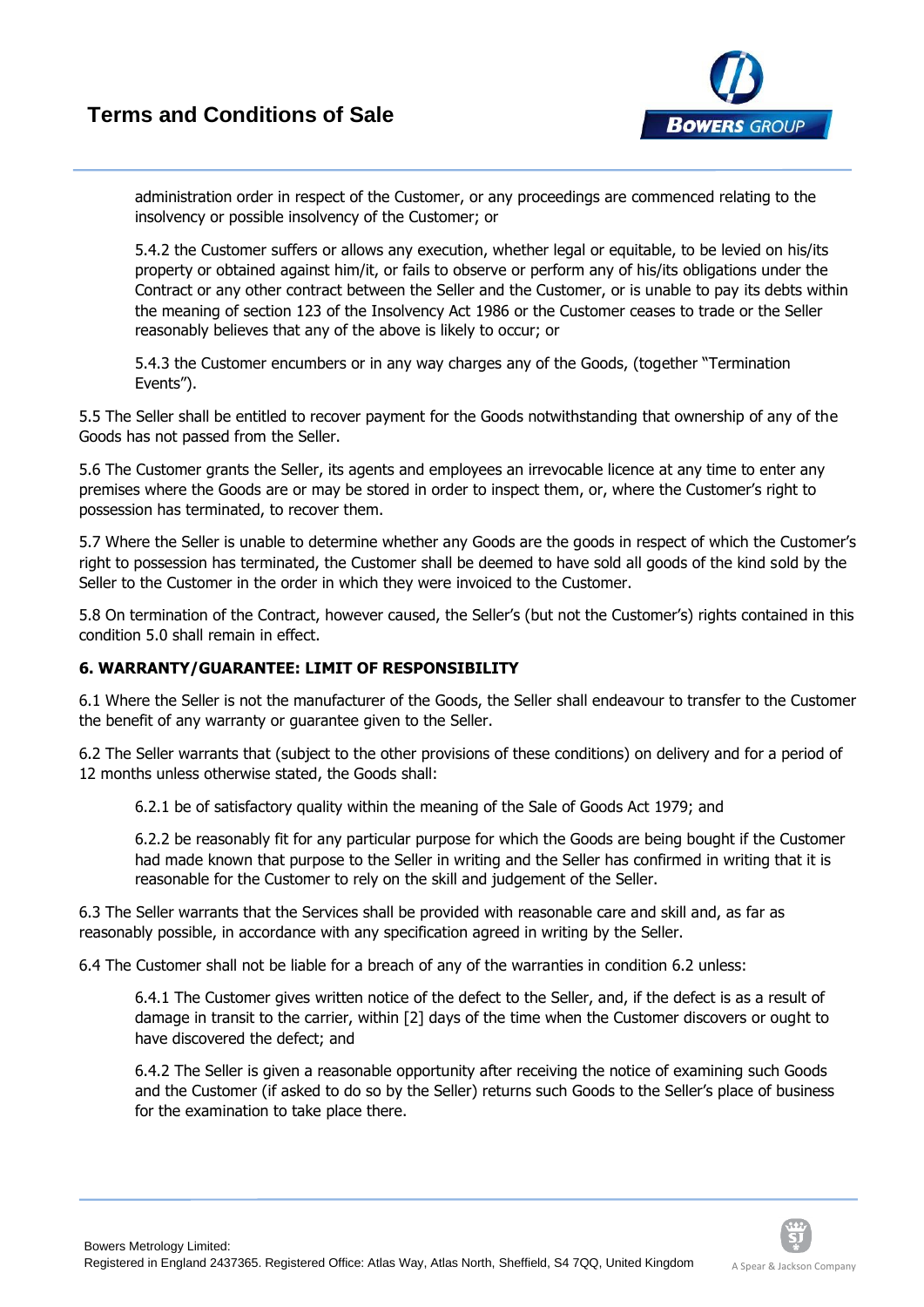

6.5 The Seller shall not be liable for a breach of any of the warranties in condition 6.2 if:

6.5.1 the Customer makes any further use of such Goods after giving such notice; or

6.5.2 the defect arises because the Customer failed to follow the Seller's oral or written instructions as to the storage, installation, commissioning, use or maintenance of the Goods or (if there are none) good trade practice; or

6.5.3 the Customer alters or repairs such Goods without the written consent of the Seller.

6.6 Subject to condition 6.3 and condition 6.5, if any of the Goods do not conform with any of the warranties in condition 6.2 the Seller shall at its option repair or replace such Goods (or the defect part) free of charge provided that, if the Seller so requests, the Customer shall, at the [Seller's] expense, return the Goods or the part of such Goods which is defective to the Seller.

6.7 If the Seller complies with condition 6.6 it shall have no further liability for a breach of any of the warranties in condition 6.2 in respect of such Goods.

6.8 Any Goods replaced shall belong to the Seller and any repaired or replacement Goods shall be guaranteed on these terms for the unexpired portion of the 12-month period.

6.9 A claim in respect of any defect or failure to comply with the specification or in respect of any delivery or instalment of any order or any part thereof shall not entitle the Customer to cancel or refuse delivery of or payment for any other order, delivery or instalment or any part of the same order, delivery or instalment.

# **7. DELIVERY AND DELAYS**

7.1 Unless otherwise agreed in writing by the Seller, delivery of the Goods shall take place at the Seller's place of business.

7.2 Any delivery dates specified in the Contract are approximate only and, unless otherwise expressly stated, time is not of the essence for delivery. The Seller will not be liable in any circumstances for the consequences of any delay in delivery or failure to deliver.

7.3 Subject to the other provisions of these conditions the Seller shall not be liable for any direct, indirect or consequential loss caused directly or indirectly by any delay in delivery (even if caused by the Customer's negligence) nor shall any delay entitle the Customer to terminate or rescind the Contract (or any further instalment) unless such delay exceeds [180] days.

7.4 Collection of goods: Customers are welcome to collect goods from our warehouse, however in order to avoid any inconvenience, please allow us 2 hours notification to prepare your order.

7.5 Non delivery of goods must be advised in writing to us within 3 days of receipt of invoice, otherwise you are liable for the cost of the goods

7.6 All items out of stock will be automatically back ordered, if you do not wish to keep any of the items on back order, please mark your order **"Ex‐stock or Cancel".**

## **8. DAMAGE**,

8.1 In the case of sales to Customers within the United Kingdom risk in the goods passes on despatch from the Seller's works and the Seller accepts no responsibility for any damage or loss in transit. Where relevant claims for damage or loss in transit should be made on any carrier employed by the Seller and any conditions imposed by such carrier in relation to claims for damage or loss in transit should be complied with,

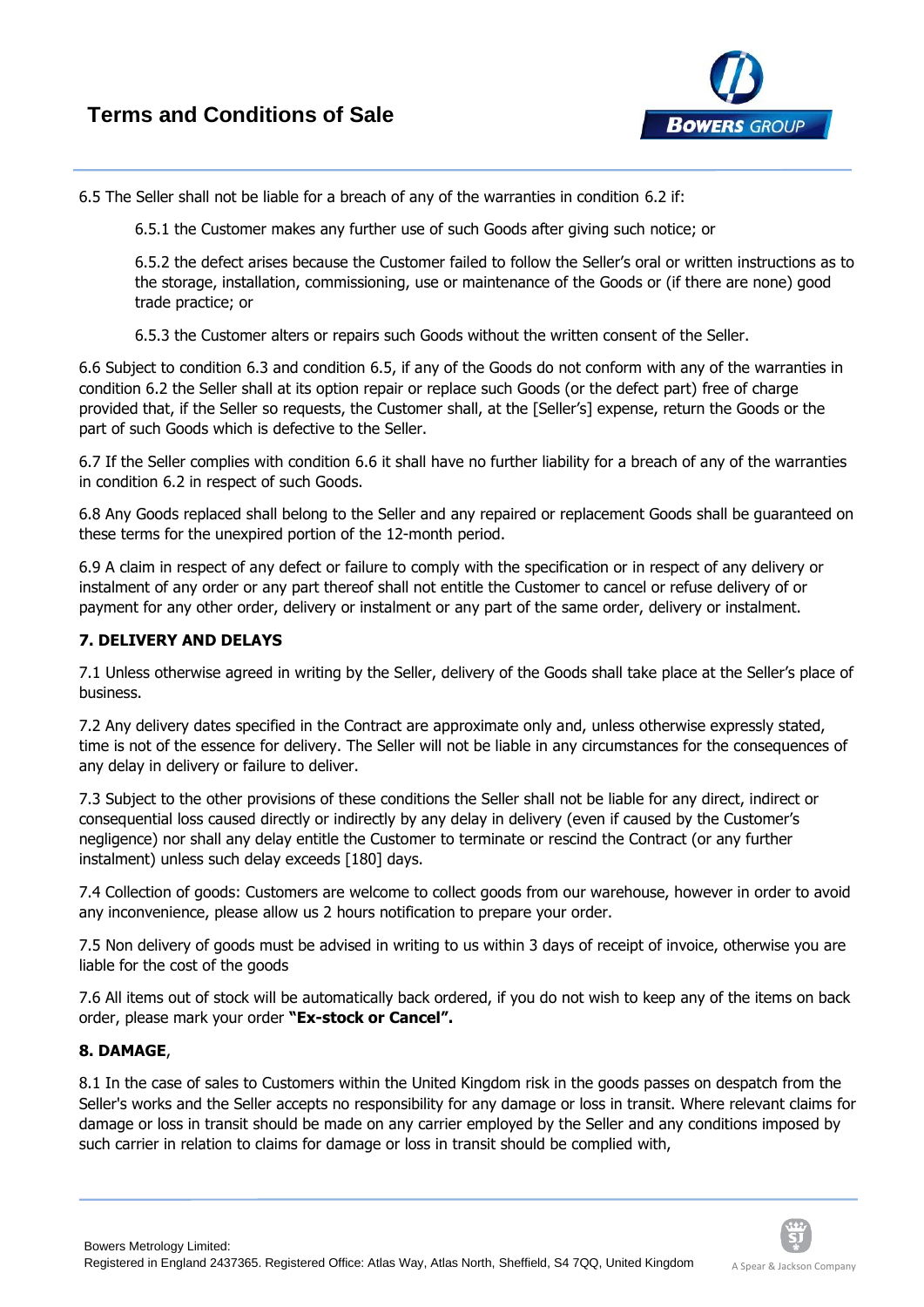# **Terms and Conditions of Sale**



8.2 In the case of sales to Customers outside the United Kingdom risk passes at the point specified in the contract and the Seller will entertain a claim by the Customer in respect of loss or damage in transit only if the Customer:

8.2.1 Gives written notice to the Seller within 21 days of non-delivery or within 7 days of the delivery in any other case and;

8.2.2 Where the goods are transported by an independent freight carrier, complies in all respects with the freight carrier's conditions of carriage for notifying claims for loss or damage in transit.

### **9. DELAYED ACCEPTANCE**

9.1 If for any reason the Customer is unable to accept delivery of the goods when the goods are due and ready for delivery the Seller may arrange storage of the goods at the Customer's risk and the Customer shall be liable to the Seller for the, reasonable costs (including insurance) of such storage. This provision is without prejudice to any other right which the Seller may have in respect of the Customer's failure to take delivery of the goods or pay for them in accordance with the contract.

### **10. TERMINATION**

10.1 If the Customer enters into a deed or arrangement or commits an act of bankruptcy or compounds with his creditors or if a receiving order is made against him or (being a company) it shall pass a resolution or the Court shall make an order that the Customer shall be wound up (otherwise than for the purposes of amalgamation or reconstruction) or shall become subject to an administration order or if a receiver (including an administrative receiver) shall be appointed of any of the assets or undertaking of the Customer or if circumstances shall arise which entitle the Court or a Creditor to appoint a receiver (including an administrative receiver) or a manager or which entitle the Court to make a winding up order or if the Customer takes or suffers any similar action in consequence of debt or if the financial responsibility of the Customer shall in the opinion of the Seller become impaired or if the Customer shall commit any breach of any part of the contract the Seller may without prejudice to its rights and remedies hereunder stop all goods in transit and suspend further deliveries and by notice in writing to the Customer may forthwith terminate the contract.

#### **11. TOLERANCES**

11.1 Unless otherwise specifically agreed all tests, test pieces and inspections whatsoever required by the Customer will be charged extra. All tests and inspections (whether or not being tests of chemical composition) shall take place under the Seller's standard testing arrangements, and such tests shall be final. All tests are subject to analytical tolerances.

## **12. LIMITATION OF LIABILITY**

12.1 Subject to condition 6 and condition 7 the following provisions set out the entire financial liability of the Seller (including any liability for the acts or omissions of its employees, agents and sub-contractors) to the Customer in respect of:

12.1.1 any breach of these conditions;

12.1.2 any use made or resale by the Customer of any of the Goods, or of any product incorporating any of the Goods; and

12.1.3 any representation, statement or tortuous act or omission including negligence arising under or in connection with the Contract.

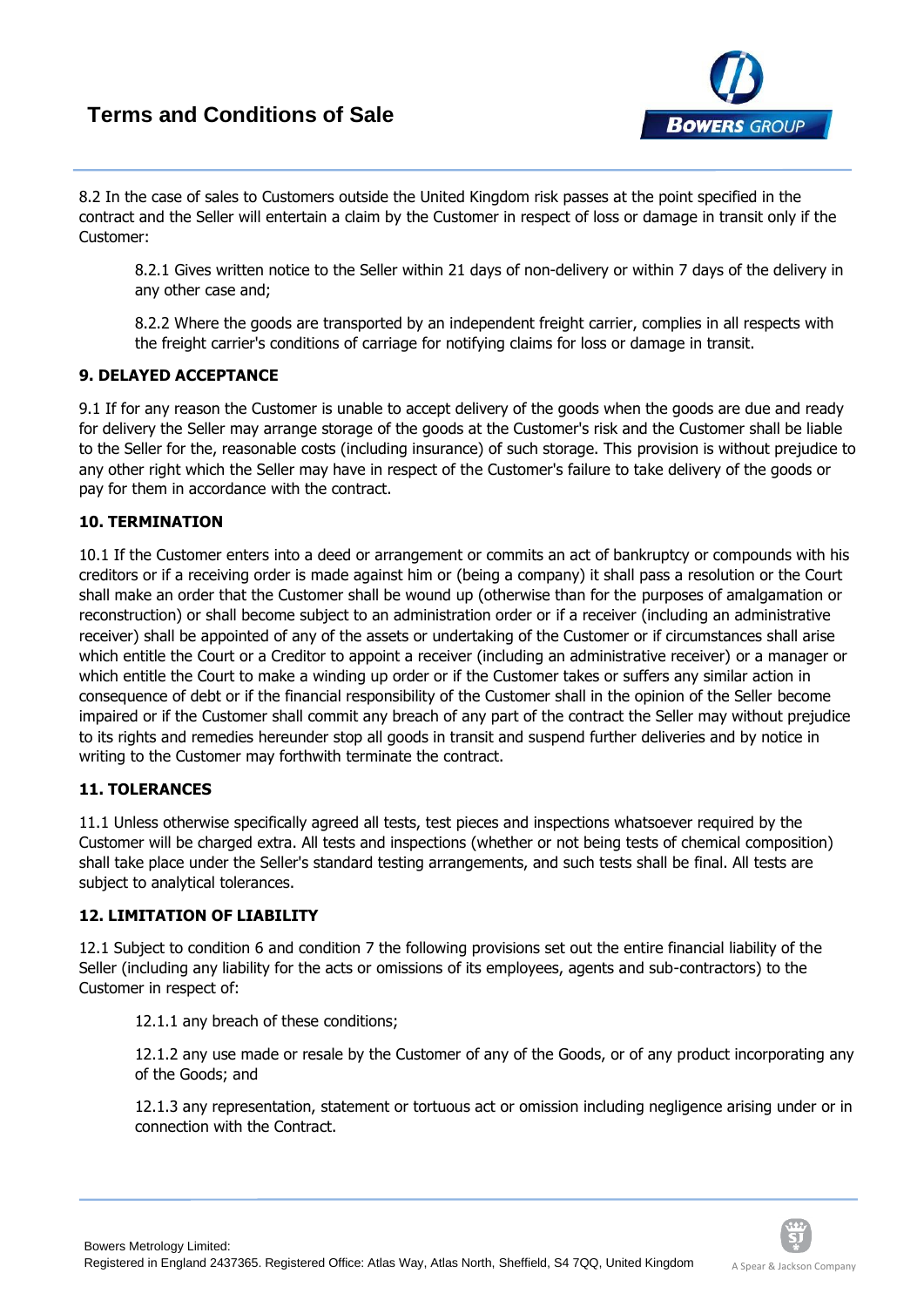# **Terms and Conditions of Sale**



12.2 All warranties, conditions and other terms implied by statute or common law (save for the conditions implied by section 12 of the Sale of Goods Act 1979) are, to the fullest extent permitted by law, excluded from the Contract.

12.3 Nothing in these conditions excludes or limits the liability of the Seller:

12.3.1 for death or personal injury caused by the Seller's negligence; or

12.3.2 under section 2(3), Consumer Protection Act 1987; or

12.3.3 for any matter which it would be illegal for the Seller to exclude or attempt to exclude its liability; or

12.3.4 for fraud or fraudulent misrepresentation.

12.4 Subject to condition 12.2 and condition 12.3:

12.4.1 The Seller's total liability in contract, tort (including negligence or breach of statutory duty), misrepresentation, restitution or otherwise, arising in connection with the performance or contemplated performance of the Contract shall be limited to the Contract price; and

12.4.2 The Seller shall not be liable to the Customer for loss of profit, loss of business, or depletion of goodwill in each case whether direct, indirect or consequential, or any claims for consequential compensation whatsoever (howsoever caused) which arise out of or in connection with the Contract.

## **11 INTELLECTUAL PROPERTY RIGHTS**

11.1 The Customer shall indemnify the Seller against all actions, costs (including the cost of defending any legal proceedings) claims proceedings, accounts and damages in respect of any infringement or alleged infringement of any patent, registered design, unregistered design, design right, copyright, trademark or other industrial or intellectual property rights ("IPR") resulting from compliance by the Seller with the Customer's instructions, whether express or implied.

## **12 FORCE MAJEURE**

12.1 The Seller reserves the right to defer the date of delivery or to cancel the Contract or reduce the volume of the Goods ordered by the Customer (without liability to the Customer) if it is prevented from or delayed in the carrying on of its business due to circumstances beyond the reasonable control of the Seller including, without limitation, acts of God, governmental actions, war or national emergency, acts of terrorism, protests, riot, civil commotion, fire, explosion, flood, epidemic, lock-outs, strikes or other labour disputes (whether or not relating to either party's workforce), or restraints or delays affecting carriers or inability or delay in obtaining supplies of adequate or suitable materials provided that, if the event in question continues for a continuous period in excess of 180 days, the Customer shall be entitled to give notice in writing to the Seller to terminate the Contract.

## **13. PATENTS**

13.1 The Customer shall indemnify the Seller against all actions, costs (including the cost of defending any legal proceedings) claims proceedings, accounts and

damages in respect of any infringement of alleged infringement of any patent, registered design, unregistered design right, copyright, trademark or other industrial or intellectual property rights resulting from compliance by the Seller with the Customer's instructions, whether express or implied.

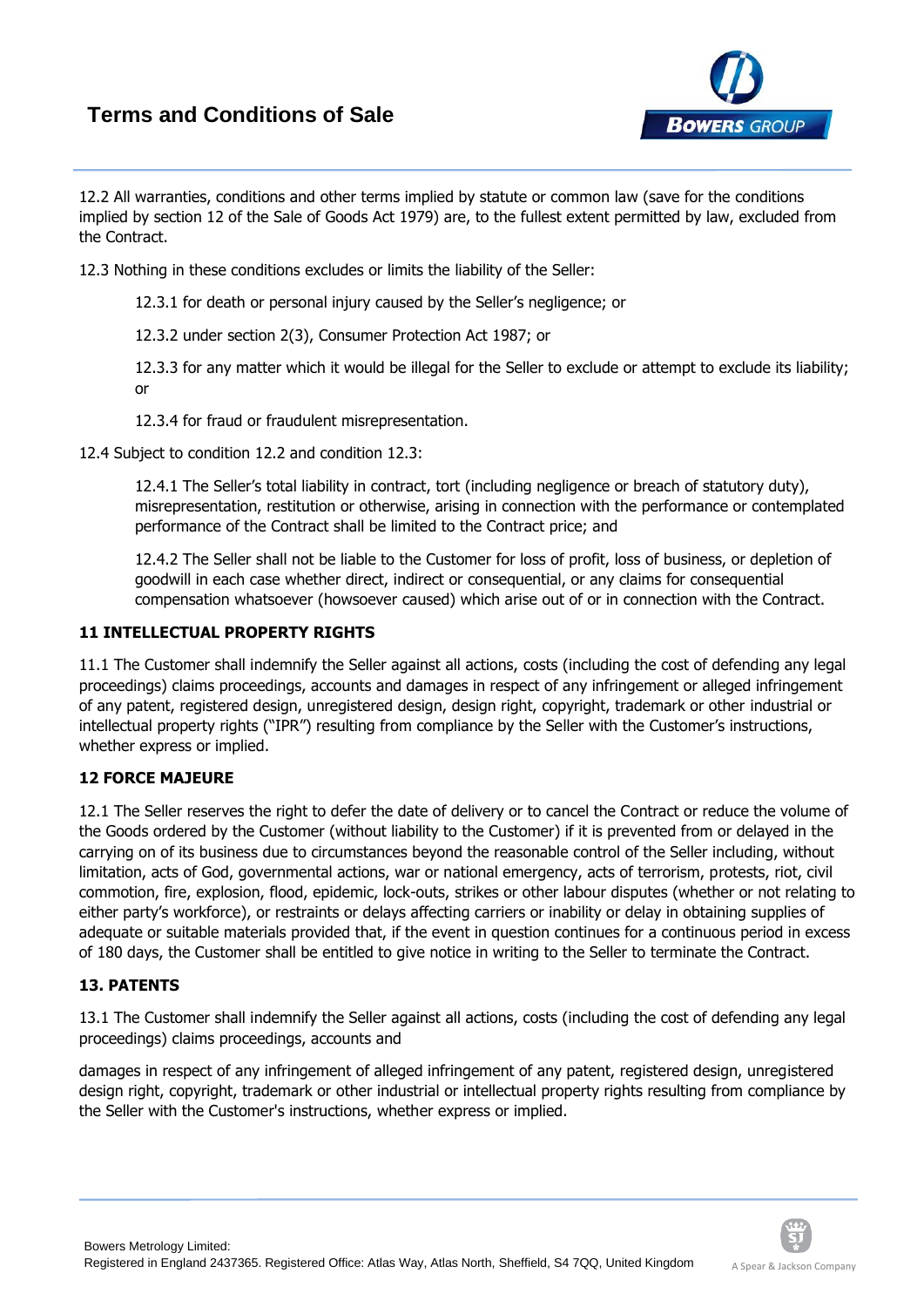

### **14. INDEMNITY**

14.1 The Customer agrees upon demand to indemnify the Seller against all losses, damages, injury, costs and expenses of whatever nature suffered by the Seller to the extent that the same are caused by or related to

14.1.1 Designs, drawings or specifications given to the Seller by the Customer in respect of goods produced by the Seller for the Customer; or

14.1.2 Defective materials or products supplied by the Customer to the Seller and incorporated by the Seller in goods produced by the Seller for the Customer; or

14.1.3 The improper incorporation assembly, use, processing, storage or handling of goods by the Customer.

### **15. NON‐STANDARD**

15.1 Where the Customer orders goods or materials of a type, size or quality not normally produced by the Seller will use all reasonable endeavours to execute the order, but if it proves impossible, impracticable or uneconomical to carry out or complete the order, the Seller reserves the right to cancel the contract or the uncompleted balance thereof in which event the Customer will only be liable to pay for the part thereof actually delivered.

### **16. PATTERNS, DIES, TOOLS**,

16.1 Where the Customer supplies patterns, dies, tools, drawings or equipment the Seller shall be entitled to assume that the same are in good condition, true to drawing and entirely suitable to the Seller's methods of production, and for the production of the goods ordered in the quantities required;

16.2 While the Seller uses all reasonable endeavours to verify patterns, dies, tools, drawings and equipment supplied by the Customer no responsibility is accepted by the Seller for their accuracy.

16.3 All replacements, alterations and repairs to the Customer's patterns, dies, tools, drawing and equipment shall be paid for by the Customer.

16.4 Where the patterns, dies, tools, drawings and equipment are not supplied by the Customer only those which are specially made by the Seller and separately charged to the Customer in full shall, when paid for by the Customer become the property of the Customer.

16.5 Carriage on patterns, dies, tools and equipment supplied by the Customer will be paid by the Seller in one direction only.

16.6 The Seller will take all reasonable care of the Customer's patterns, dies, tools, drawings and equipment while in the Seller's possession but does not accept liability for loss or damage thereto, howsoever arising, except where neglect on the part of the Seller or its agents was the direct cause of loss or damage and in those circumstances the Seller's liability shall be limited to the actual cost of replacement or repair to the exclusion of all other expenses, consequential losses, loss of profits and other expenses, liabilities and losses howsoever arising.

16.7 The Seller reserves the right to destroy or otherwise dispose of patterns, dies, tools, drawings and equipment in its possession of custody (whether or not the property of the Customer) from which the Customer has not required goods to be made for a period of 12 months or more in the case of patterns and three years or more in all other cases.